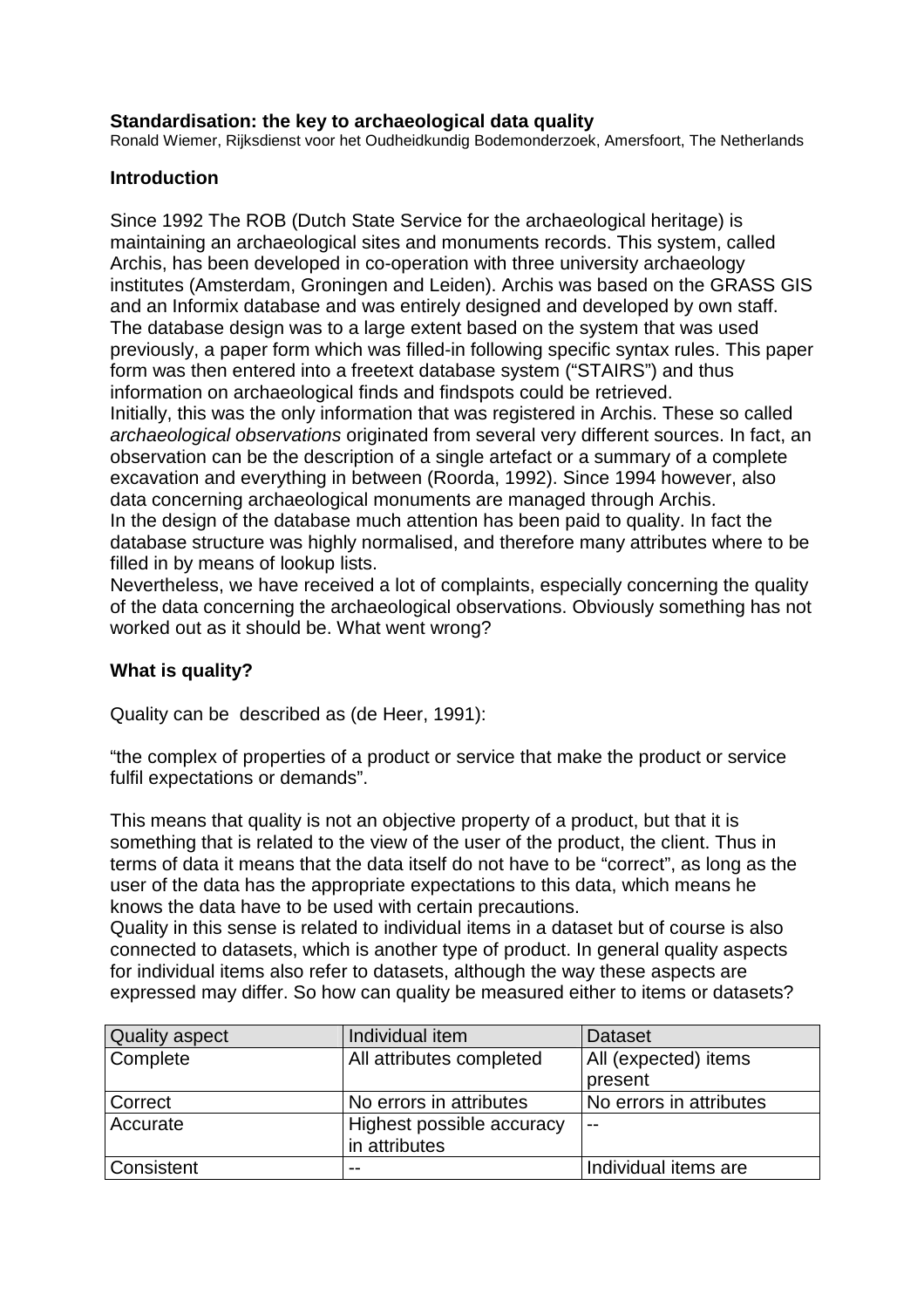|            |                                                  | comparable |  |
|------------|--------------------------------------------------|------------|--|
| Structured | Item is properly structured   Items are properly |            |  |
|            |                                                  | structured |  |

As one can see some quality aspects refer to both individuals and datasets while others only relate to one of them. Usually it is not very difficult to measure quality in terms of completeness, consistency and so on, but to manage quality, that's another issue.

Standardisation is the main instrument for managing quality (Simons, 1994). This means not only standardisation of database structures, but also of definitions, thesauri, processes and procedures. Implementation of such a quality system also requires quality control and if necessary, adjustment of standards. What may complicate quality management in the case of data, is the ease of re-utilisation of especially digital data. Often, conversions and transformations of datasets apparently create new information, however due to loss of documentation and metadata this newly created "information" is easily abused. We don't use a table fan as screw propellor either, do we?

# **Quality and Archis**

As is mentioned before, the base-dataset of Archis consists of the structured registration of archaeological observations. Currently some 60.000 observations are registered. Many of these observations have been derived from either the paper archive of the ROB or the STAIRS freetext database. The origin of these observations is diverse, the oldest observation dates from 1590, the most recent one has been recorded yesterday. In figure 1 the number of observations per decade is given. It is obvious that the number of recorded observations doubles every 10 years between 1930 and 1990. this reflects the growing interest for archaeology on the one hand, but also the intensity of urbanisation, growth of infrastructure and the development of agricultural techniques.

The high number of observations in the 1980's is the result of the starting activities of contract archaeologists. Initially each and every artefact that was found was recorded as a separate observation. A big problem especially with older observations is the accuracy of the location. Since accuracy is registered in the database it is possible to relate this attribute to the age of the observation. Figure 2 clearly shows an increasing accuracy in more recent observations. In our paper archives we even have location descriptions like "1/2 hours walk in south-east direction starting at the church of ….". It is clear that it is very difficult to attach accurate co-ordinates to these kinds of descriptions. Marketing research has shown that accurate location information is considered of major importance. This makes 11.000 of our 60.000 observations in fact useless for spatial analysis (von Meijenfeldt, 1999). As diverse is the way these observations where made. Many of them where found by accident, e.g. some kind of construction work was going on. Others are the result of field surveys or excavations. In figure 3 The relation between the origin of the observation ("acquisition") and the number of observations is given. Finally, the person who has described the find can be used as a "quality index". Generally speaking a professional archaeologist should be a better guarantee for quality than an amateur archaeologist. Unfortunately it is not possible to derive information on this subject out of the Archis database.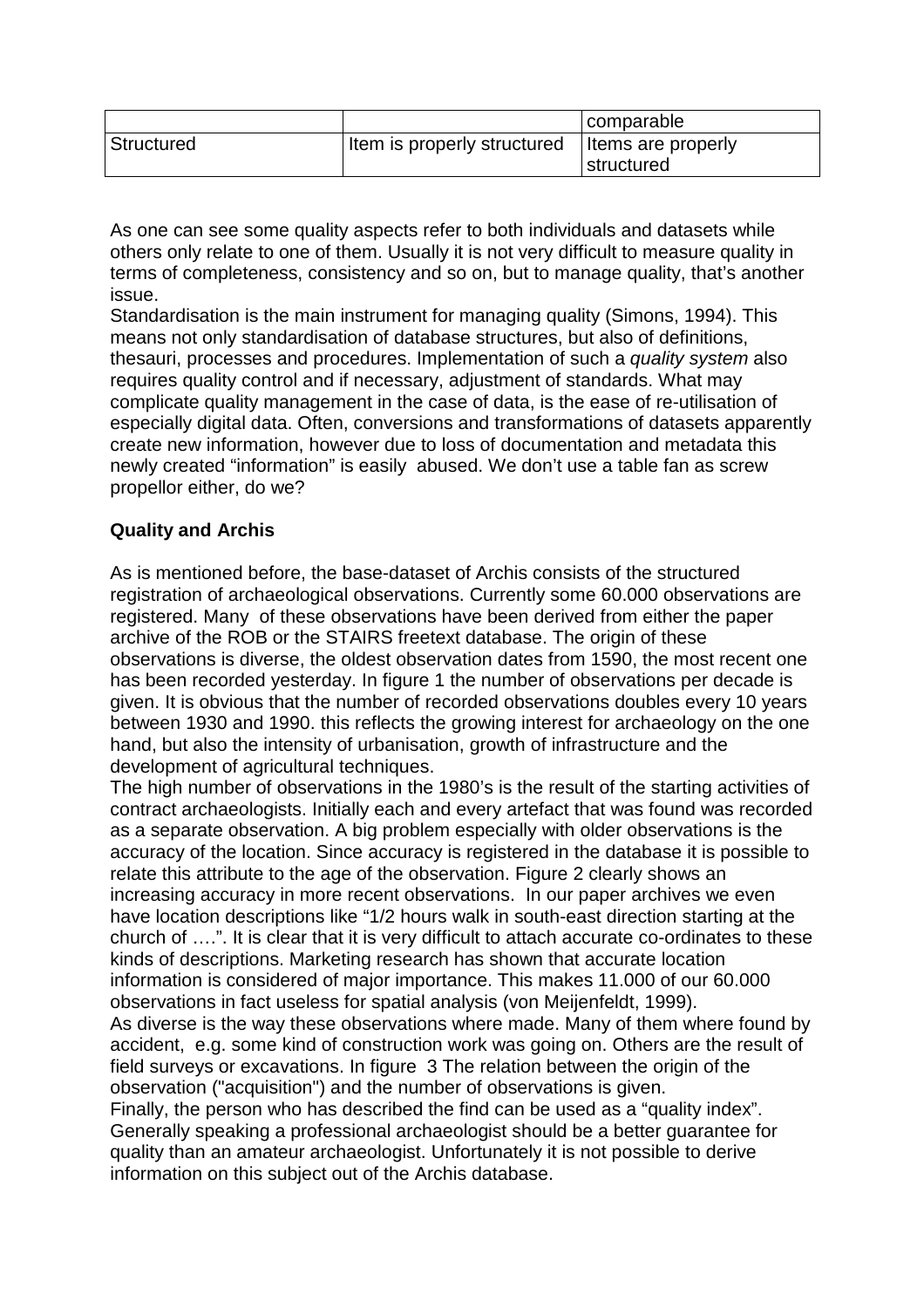What is discussed so far is metadata. In the above examples I have used this kind of information to illustrate the diversity of our data. But what about the actual archaeological information? Eventually, each observation is meant to describe what

has been found. To describe the artefacts and features the Archaeological Base Register has been developed. In this "register" of each possible artefact or feature the material type is given in combination with a general and a more specific description. Each individual find can be registered using a combination of these three attributes. For each -from an archaeological point of view- possible combination also the corresponding range in archaeological dates is given. This so called validation table is used in the Archis application to check the consistency of the entered data. But again, it is still possible to register an artefact using "unknown" for material type, general description or specification, thus creating room for more inconsistency. About 20% of the observations contain an artefact description which is more or less worthless because it says nothing more then that something has been found somewhere. Figure 4 shows the relation between the number of artefacts and the number of observations. Many observations (50%) only describe one or just a few artefacts. These observations hardly contribute to the archaeological explanation of the location.

Although the dataset that has been collected during the last decades is impressive in its size, its usefulness for spatial analysis or evaluation and selection is very limited, due to the unbalance and therefore varying quality of the data. Because the sources of many of our data simply do not exist anymore, it will be impossible to improve the quality of the dataset. In itself the concept of observation is a perfect mechanism for collecting data. Since the observation describe what has been observed and not what is probably present, the resulting dataset however is only useful as a reference data source and as a starting point for interpretation and synthesis.

# **The archaeological monument**

The archaeological monument is defined to delimit the management zone around one or more archaeological objects. The monument is not described in archaeological terms but instead presents the history of an area in terms of events. The first event in the lifecycle of a monument is its evaluation. At this moment the archaeological value is initially determined, Complete destruction of the archaeological features leads to a re-evaluation, which by definition ends the life of a monument. The value of a monument can either be of:

- Very high archaeological value: areas of national archaeological importance, either legally protected or qualified for legal protection.
- High archaeological value: areas of regional archaeological importance
- Basic archaeological value: areas of archaeological importance but affected by erosion or degradation either by natural or anthropogenic activities.

The evaluation is based on several criteria, e.g. information value, visibility, relation with research agenda, rarity and representativity. The latter two however require a quantitative framework, since both relate to the number of existing and comparable objects either within the archaeological region or within the whole country. Although currently the process of evaluation is more or less standardised, in the recent past this was obviously not the case. The areas that together comprise the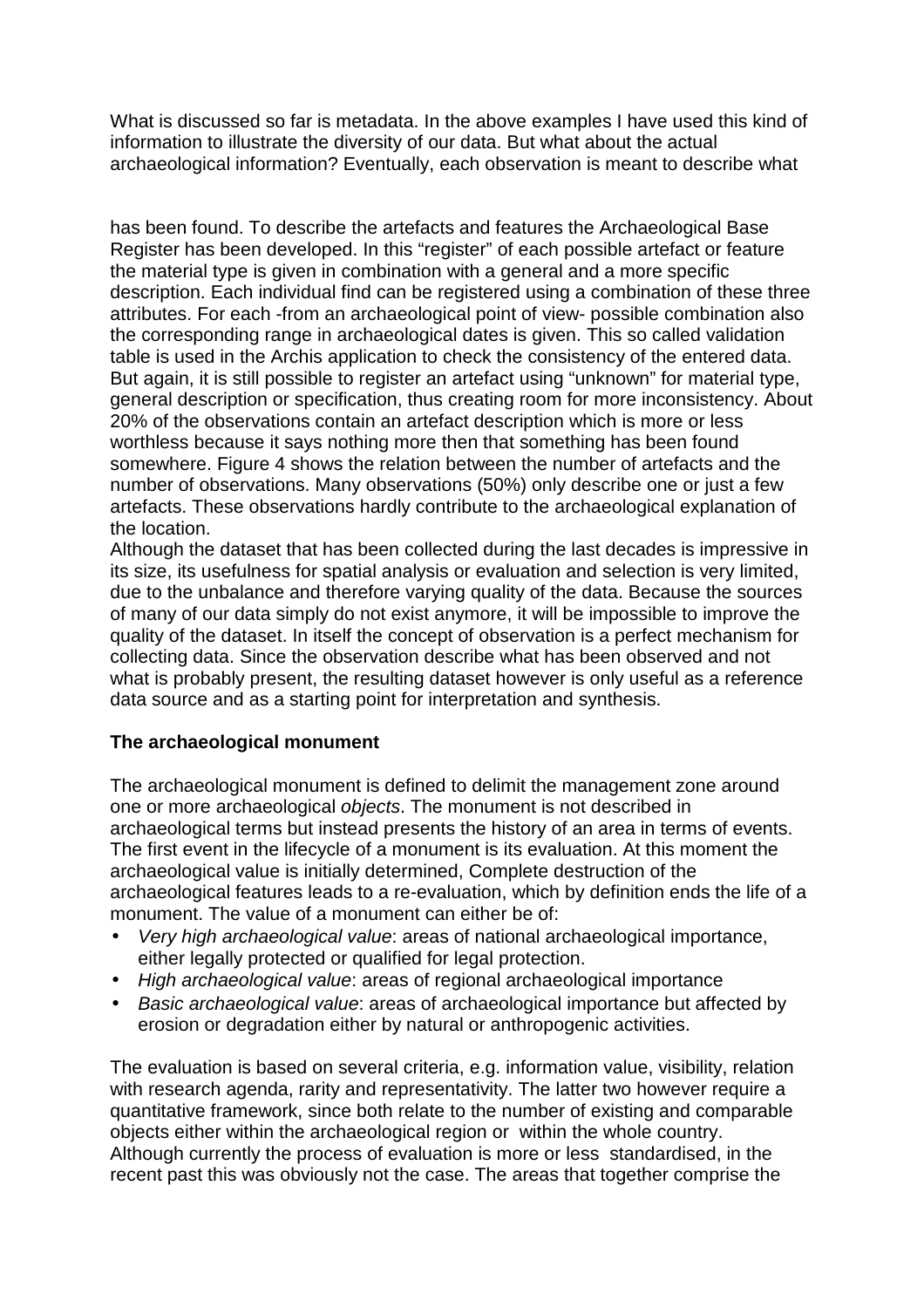archaeological monuments map are the result of 30 years of surveying and research by different people, with different backgrounds and varying knowledge. Since 1994 the map of archaeological monuments is being updated in co-operation with provincial authorities (Zoetbrood et al, 1997). However, each province having its own archaeological policy, the demands on the archaeological maps also vary according to province. In many provinces even areas with expected archaeological value are part of the monuments data set. Besides, the boundaries of archaeological monuments can be influenced by political forces, which means that the extent of a monument is often the maximum feasible. This makes the monuments dataset of limited use for many analysis purposes. The dataset apparently does not represent the content of the soil archive as it is called.

At present new monuments are evaluated according to guidelines in the Standard archaeological monuments map. The main issues in these guidelines are:

- All monuments are connected to at least one observation registered in ARCHIS
- On each area of *high archaeological value* at least a sample auger survey has been done, in order to determine physical quality and extent of the monument
- On each area of very high archaeological value at least a systematic auger survey or a trial excavation has been done

In this new standard there is no room for areas with expected archeological value. The areas in this category will be evaluated to determine whether remains are (still) present or have completely disappeared. In the first case the area will be designated an archaeological value, in the latter case the monument will be dropped from the monuments list.

As has been stated earlier, the monument is a management zone. But what is being managed? Earlier in this paragraph the term object has been mentioned. This object however is not defined. Although there is of course a relation between an observation and a monument, this is a n:m relation, which means on the one hand that one observation belongs to one or more monuments and on the other that a monument can have one or more observations. This type of relation often indicates that a concept or entity between the two related entities is missing. In our case we have defined this missing link as the *archaeological complex*.

### **The archaeological complex**

As has been illustrated, in itself the archaeological observation is of limited use for spatial or quantitative analysis, either for scientific or cultural resource management purposes. The monument is a management zone and as such neither suitable for the analysis of archaeological issues. It was therefore necessary to introduce another concept, which eliminates the disadvantages of the observation and the monument and at the same time can act as a useful basis for analysis. Here we have introduced the archaeological complex:

The archaeological complex can be defined as a spatial delimited area in which artefacts or features have been found present that refer to a certain functional use of the area within a certain archaeological time scale.

Expected complex type is recorded as part of the observation. However this is meant to be a preliminary complex type. After all, the describer is not necessary aware of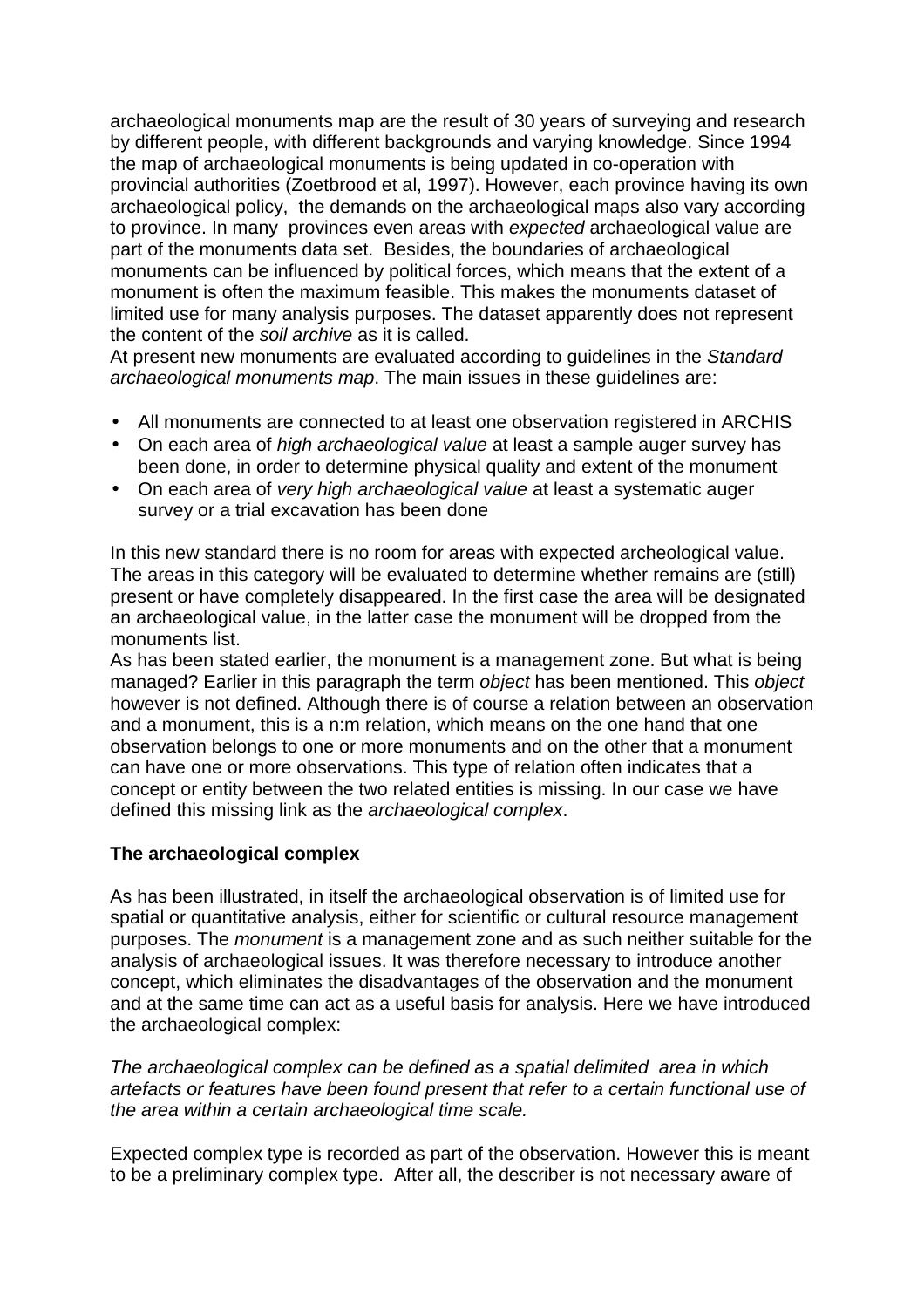other observations that were done at the same location. Therefore this person is never capable of getting an overview of the information. Nevertheless it is useful to record also the finders' opinion, which can then be used as an indication for the ultimate interpretation of the complex. Figure 5 shows the (spatial) relationship between complex and observation. Although it seems as if the observation as a whole contributes to the interpretation of the archaeological complex, this is not the whole truth. Each observation describes one or more artefacts or features. Each of this artefact has an archaeological period assigned to it, as well as a proposed complex type. Within one observation different complexes can be described. So to form a complex, the finds of one or more observations can belong to one or more complexes (figure 6). In database terms there is a n:m relation between observation and complex. The linking element between the two is the artefact. Since the observation including the artefacts are the starting point, defined complexes are the result of an evaluation process of the artefacts. Now that the concept of complex is defined we would like to create a dataset that

complies to the quality demands which have been mentioned in relation to datasets.

### The new dataset has to be complete.

Because the complex dataset will be based on the observations dataset, it will be as complete as the observations.

### The new dataset has to be correct

Since it will be based on an existing database, we will clearly define the criteria that transforms one or more observations into a complex.

### The new dataset has to be accurate

Information that does not comply to required accuracy demands will not be used as a basis for interpretation. These accuracy demands will be defined

#### The new dataset has to be consistent

The measurements mentioned will (hopefully) result in a consistent database

#### The new dataset has to be properly structured

Since the dataset has been redesigned recently according to users' demands, we have to assume that this is the case.

Standardisation is the key issue in the definition process of complexes. The main step in this process is to determine which artefacts and features contribute to the definition of the complex. To achieve this we have developed a decision model, which leads the user to the eventual complex type. To support the user, each complex type is well defined so that there can be no misunderstanding about the interpretation of name of the complex type. Besides, each complex type is assigned to a functional class. Here we distinguish burials, economic activities, settlements and defensive structures, infrastructure and religion.

The decision model has been worked-out in a series of questions. By answering these questions, either with "yes", "no" or even "not sure", an eventual complex type, as well as a quality index is generated. The quality index is an indicator for the rate of certainty, a value of one being very uncertain and a value of 4 being certain. Currently the decision model is in a phase of testing. When definitive it will be incorporated in Archis.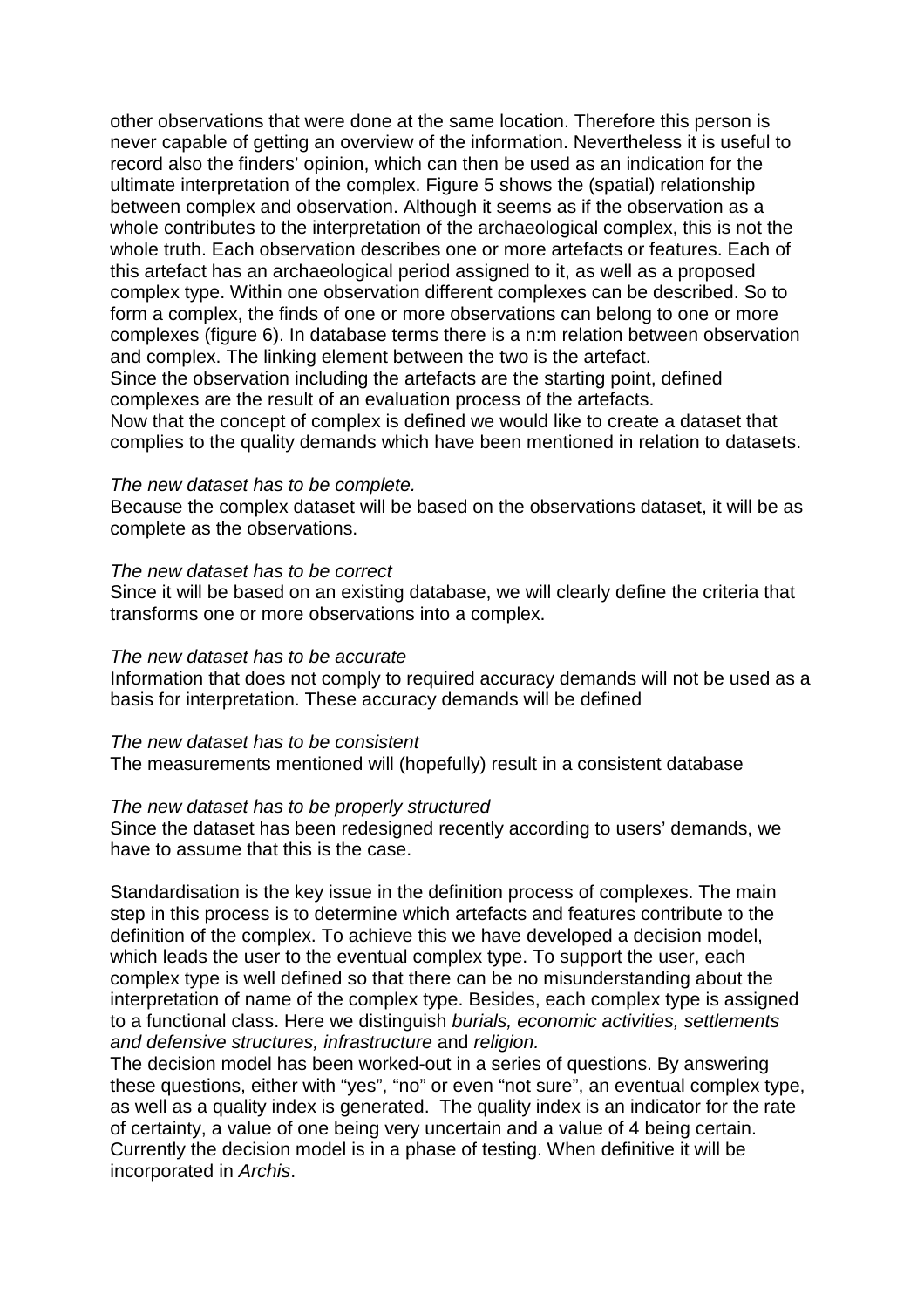## **Conclusions**

As stated above, both observations and monuments have quality issues. Many of these have arisen due to improper use of the data. Although the quality of the observation data itself also plays an important role, it is impossible to improve quality of individual items when the original data sources no longer exist.

What we have to accept is the diversity of base archaeological data. In this sense the data reflect archaeological reality, many sites being hardly surveyed and few being completely excavated. We will have to take this into account when using this raw data.

As has been illustrated the sources of these archaeological observations are diverse. This makes it very difficult to enforce certain quality measurements. Nevertheless new Dutch legislation requires that professional organisations that work within the framework of this legislation are obliged to provide archaeological information in conformity with ROB-specifications. However, observations resulting from activities outside the framework of Malta, can be registered as in the early days, on the back of a cigar box.

Concerning complexes and monuments, quality regarding content is guaranteed by introducing standard procedures and guidelines. Since Information on both complexes and monuments is managed by ROB staff, it is easy to implement these procedures and guidelines in the administrative organisation. What remains is a quality check of previously evaluated monuments and complexes. In particular the evaluation of areas of potential archaeological value requires an enormous financial injection.

### References

Heer, A. de, Ahaus, C.T.B., 1991 ISO 9000-serie en kwaliteitshandboek, Deventer, Kluwer

Meijenfeldt, F. von, Roorda, I.M., Wiemer, R., 1999 Kennisbehoefte Archeologisch erfgoed. Internal report "Rijksdienst voor het Oudheidkundig Bodemonderzoek", Amersfoort.

Roorda, I.M. & R. Wiemer 1992

The ARCHIS Project: Towards a New National Archaeological Record in the Netherlands. In Larsen, C. (ed.) Sites and Monuments: National Archaeological Records. Copenhagen: The National Museum of Denmark. pp. 117-122.

Simons, C.A.J., 1994 Kiezen tussen verscheidenheid en uniformiteit . Rotterdam, Erasmus Universiteit

Zoetbrood, M.J.G. Montforts, I.M. Roorda, and R. Wiemer, 1997 Documenting the Archaeological Heritage. In: Willems, W.J.H., Kars, H., Hallewas, D.P., Archaeological Heritage Management in the Netherlands. Amersfoort, Rijksdienst voor het Oudheidkundig Bodemonderzoek.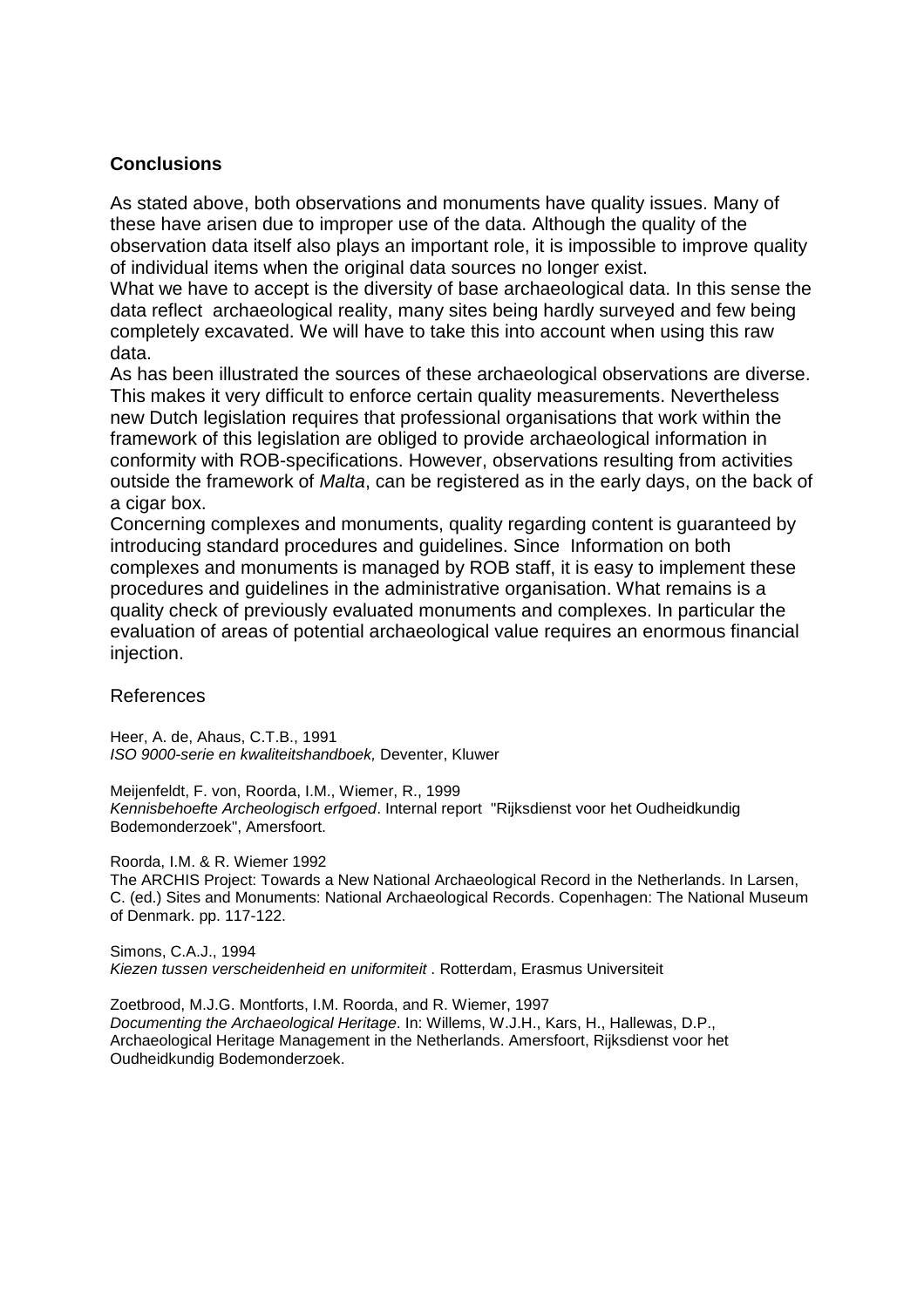

Figure 1: number of observations (y-axis) per period (x-axis)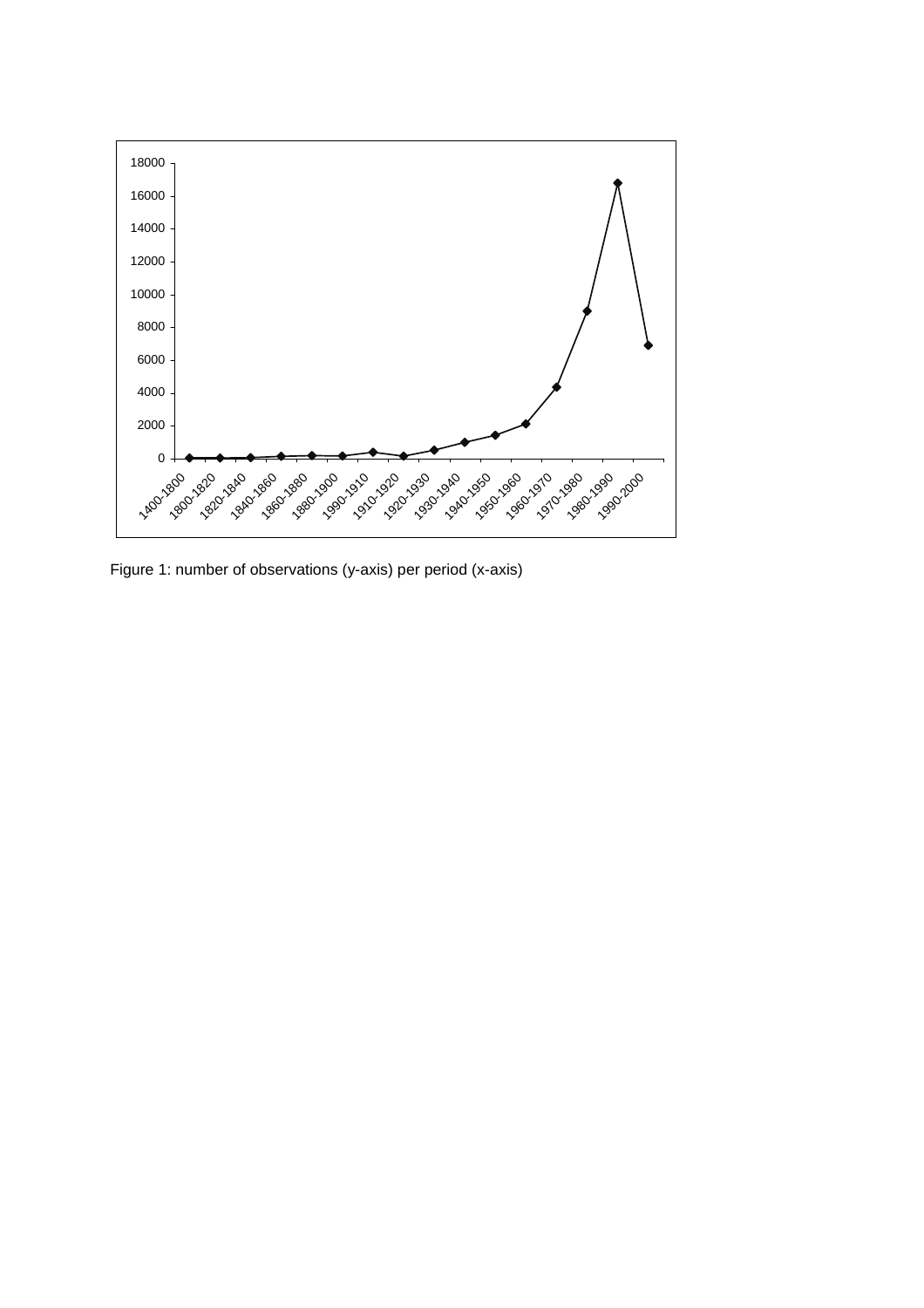

Figure 2: observations: age vs scale (accuracy). 0=1:1.000.000, 1=1:100.000, 2=1:10.000, 3=1:1000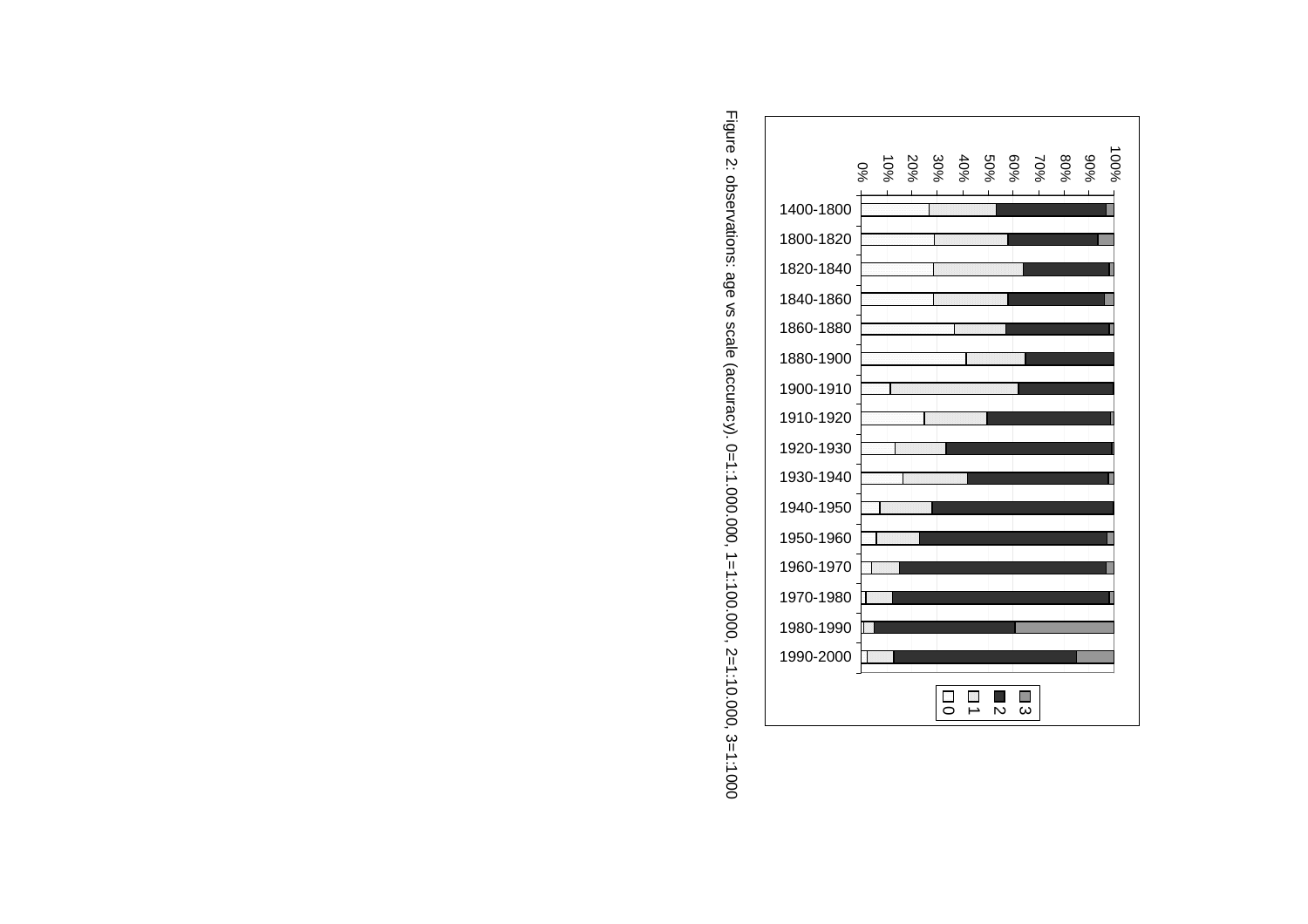

figure 3: Number of observations in relation to acquisition. Legend: AAO=sample excavation, ABO=arch. auger survey, AIN=arch.inspection, AKA=flield survey, AOP=excavation, AOW=maritime archaeology, AXX=archaeology, unknown, IAR=archive, ICO=correspondence, ILI=literature, IMU=museum, LUC=areal photography, NBA=dredging, NBO=non archaeological auger survey, NDE=metal detector, NGR=non arch. excavation, NKA=non arch. survey, NXX=non arch. unkown, XXX=unkown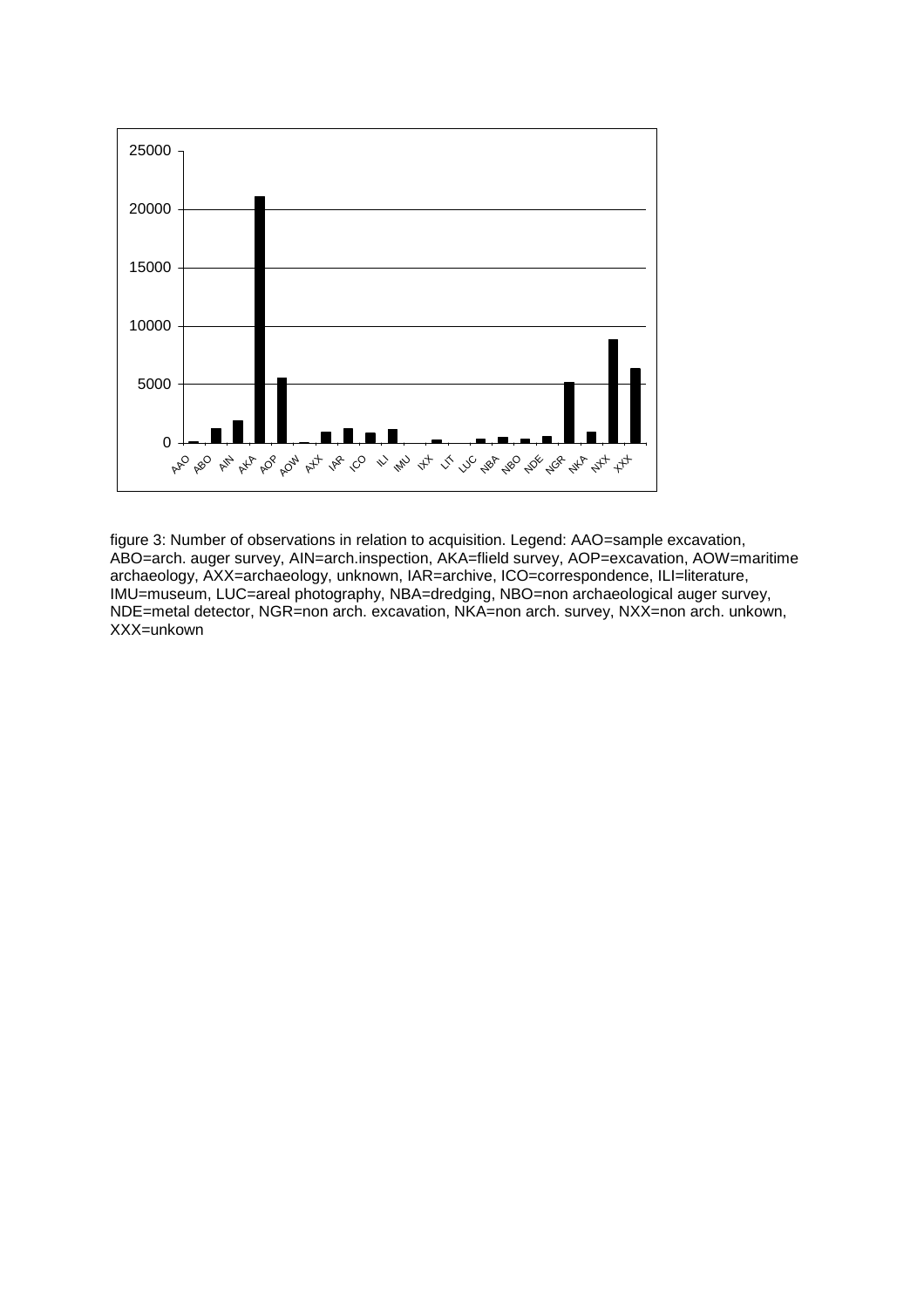

figure 4: number of artefacts (finds and features, x-axis) related to the number of observations.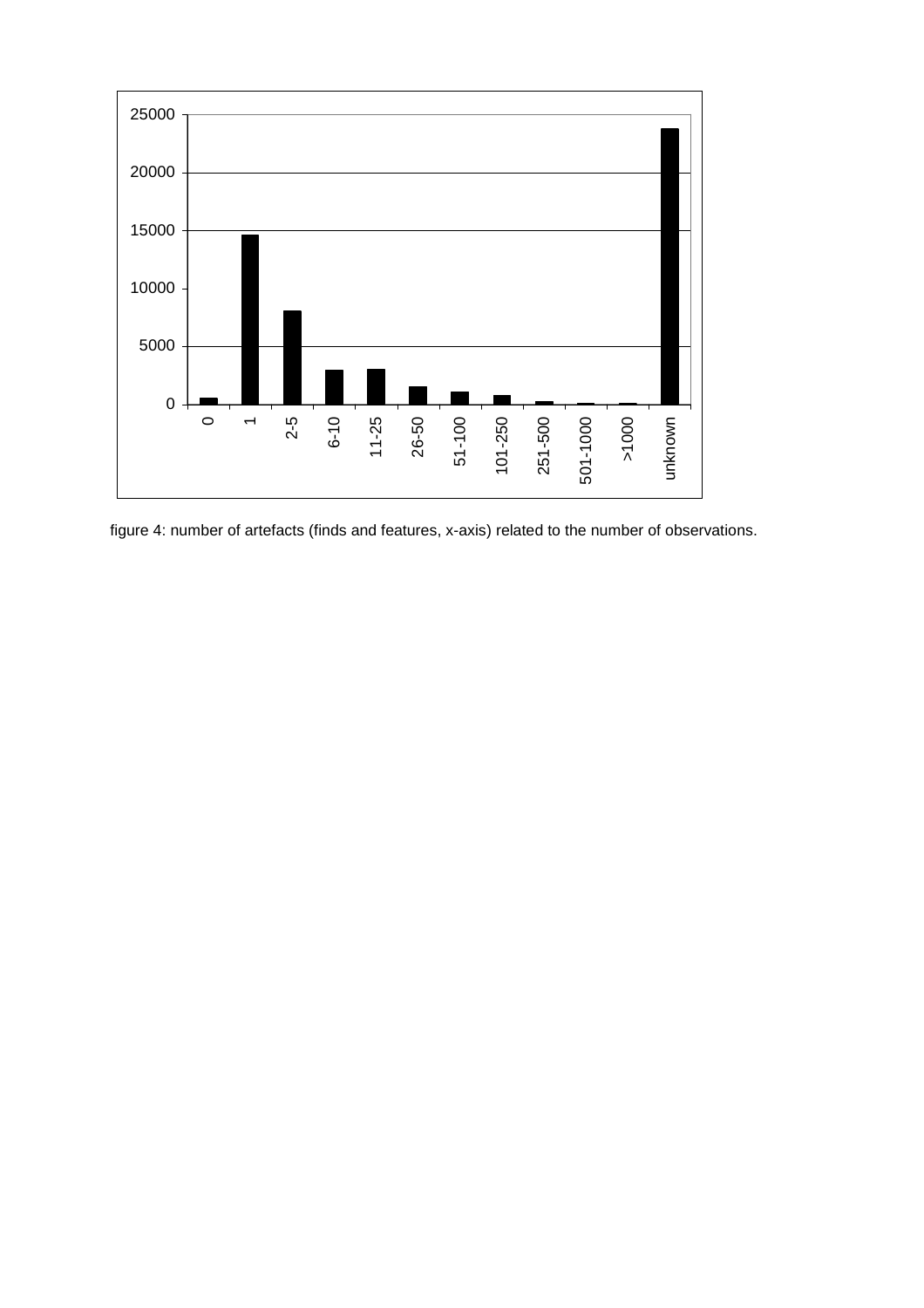

figure 5. Map showing the spatial relations between observation, complex and monument.